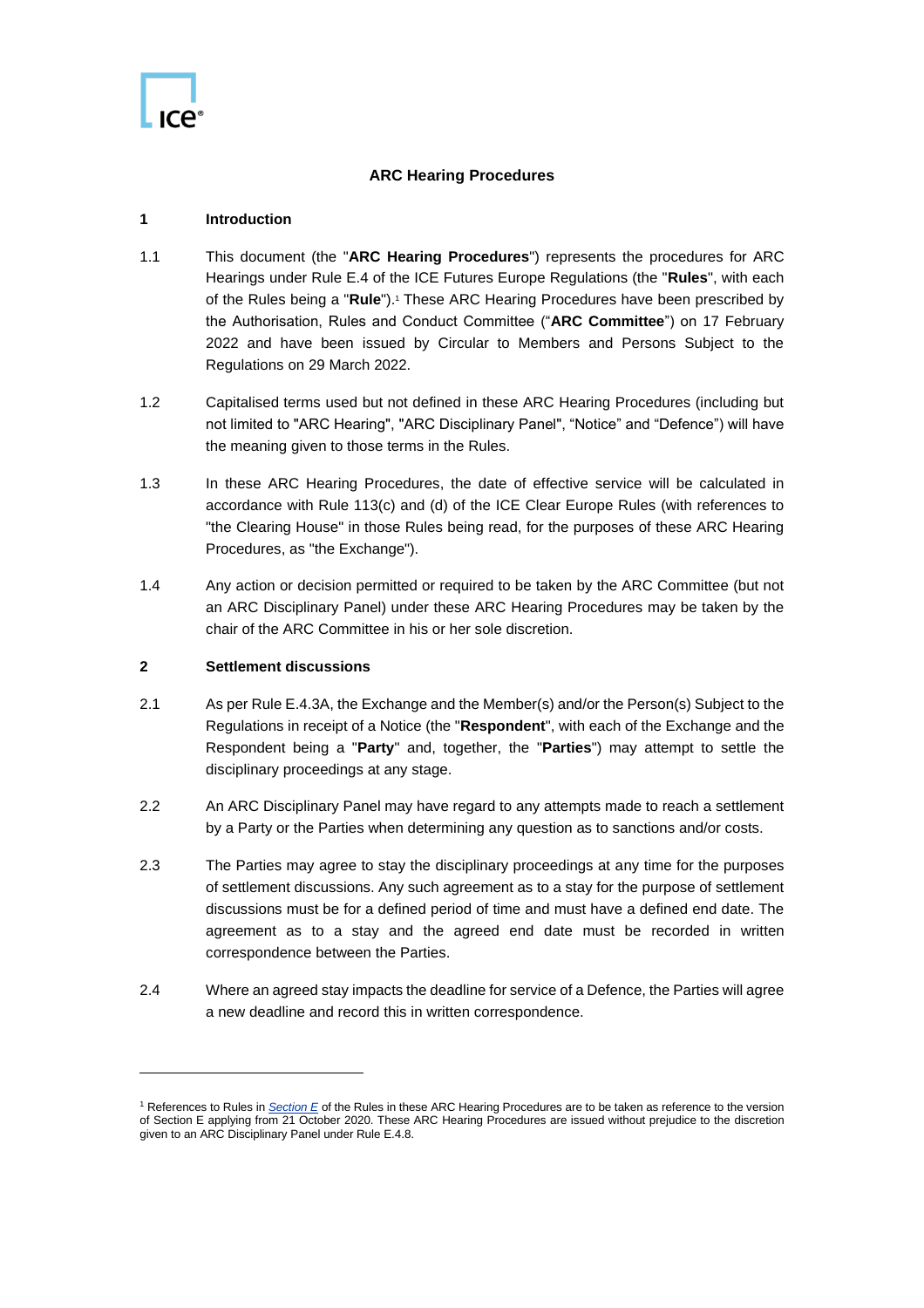

- 2.5 Where an agreed stay impacts any deadline set forth, agreed or prescribed under these ARC Hearing Procedures, time for compliance with such deadlines will pause on the day that a stay is agreed and resume on the first Business Day after the stay comes to an end.<sup>2</sup> The Exchange shall inform the ARC Committee (or ARC Disciplinary Panel if appointed) of the dates of the agreed stay.
- 2.6 If during any settlement discussions the Exchange determines (in its sole discretion) that further settlement discussions will not give rise to a realistic prospect of settlement, the Exchange will inform the Respondent and the ARC Committee (or ARC Disciplinary Panel if appointed) in writing that the settlement discussions and stay of the disciplinary proceedings have concluded.
- 2.7 Where settlement discussions do lead to a proposed settlement, Rule E.4.3A will apply.

## **3 Steps following receipt of the Defence**

- 3.1 Following receipt of a Defence from the Respondent the Exchange will seek to agree directions for the conduct of the proceedings with the Respondent, including:
	- 3.1.1 if not served with the Defence, the deadline for service by the Respondent on the Exchange of any evidence in support of its Defence;
	- 3.1.2 the deadline for service by the Exchange on the Respondent of any response by the Exchange to the Defence (with or without evidence in support);
	- 3.1.3 if not served with the Notice, the deadline for service on the Respondent by the Exchange of notice of its proposed sanction;
	- 3.1.4 the documents to be provided to the ARC Committee, which must include: the Notice, the evidence to be relied upon by the Exchange, the document setting out the Exchange's proposed sanction, the Defence, any evidence to be relied on by the Respondent, and any response by the Exchange to the Defence. The documents referred to in this paragraph will be referred to collectively as the "**Disciplinary Proceedings Bundle**";
	- 3.1.5 unless the Respondent has indicated a preference for proceedings to be determined without a hearing (i.e. determined "on paper"), dates (in the form of windows of time) in which an ARC Hearing could take place and the preferred format (which may be in person, by telephone or conducted virtually, using other communications technology); and
	- 3.1.6 any other directions agreed between the Exchange and the Respondent.

# ("**Agreed Directions**")

<sup>&</sup>lt;sup>2</sup> By way of illustration: if a Party has seven days left to comply with a direction on the day a stay is agreed, that Party will have seven days left to comply with the same direction, starting with the first Business Day after the stay comes to an end.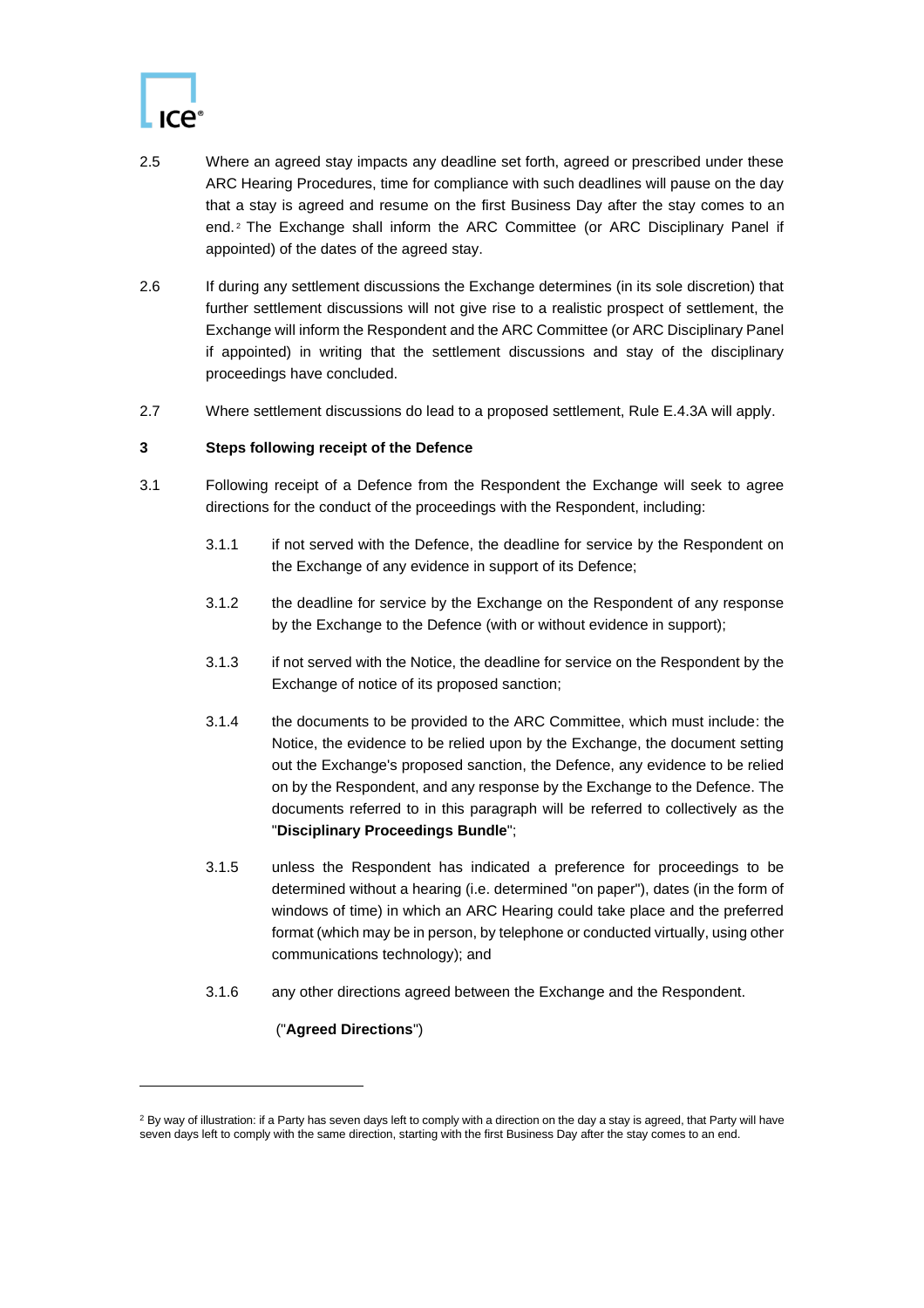

- 3.2 The Respondent and the Exchange will have 21 days from the date of effective service of the Defence to agree directions under paragraph 3.1 above.<sup>3</sup>
- 3.3 If directions are agreed, the Exchange will provide the Disciplinary Proceedings Bundle and a copy of the Agreed Directions to the ARC Committee and Respondent once the contents of the Disciplinary Proceedings Bundle have been finalised in accordance with the Agreed Directions.
- 3.4 If directions are not agreed by the deadline set out in paragraph 3.2, the Exchange will, within seven days of the expiry of that deadline, provide the ARC Committee with: the Notice, Defence and notice of proposed sanction, the Exchange's proposed directions and any proposed directions provided by the Respondent.

## **4 Appointment of an ARC Disciplinary Panel by the ARC Committee**

- 4.1 On receipt of the Disciplinary Proceedings Bundle, or of the documents set out in paragraph 3.4, the ARC Committee will consider the matters in Rule E.4.2.2 and issue its decision under Rule E.4.2.2 to the Parties.
- **4.2** If the ARC Committee decides to proceed with the disciplinary proceedings, the ARC Committee may appoint an ARC Disciplinary Panel (being either a Full-ARC Panel or Sub-ARC Panel) to determine the proceedings in accordance with Rule E.4.2.2. The Exchange and Respondent will be informed of the composition of the ARC Disciplinary Panel within seven days of its composition.

#### **5 ARC Disciplinary Panel: conduct of the proceedings**

- 5.1 The ARC Disciplinary Panel will consider the matters in Rule E.4.3 (amendment of the Notice) and issue any decision under that Rule to the Parties. Should the Respondent wish to serve a revised Defence following a decision made under Rule E.4.3 to amend the Notice, it should notify the ARC Disciplinary Panel in writing within seven days of the decision being issued.
- 5.2 The ARC Disciplinary Panel will either adopt the Agreed Directions (with or without changes) or, in the absence of Agreed Directions, issue any directions as to the matters in paragraph 3.1 and any other directions as it sees fit ("**Disciplinary Panel Directions**"). Should any Party wish to apply to vary any Disciplinary Panel Directions, it should do so in writing to the ARC Disciplinary Panel within seven days of the Disciplinary Panel Directions being issued.
- 5.3 The ARC Disciplinary Panel may require the Exchange and Respondent to attend a prehearing review (which may be in person, by telephone or conducted virtually, using other communications technology) for such purposes.

<sup>&</sup>lt;sup>3</sup> If the 21st day after the date of effective service of the Defence is not a Business Day the deadline referred to in paragraph 3.2 will be the end of the next Business Day after the 21st day.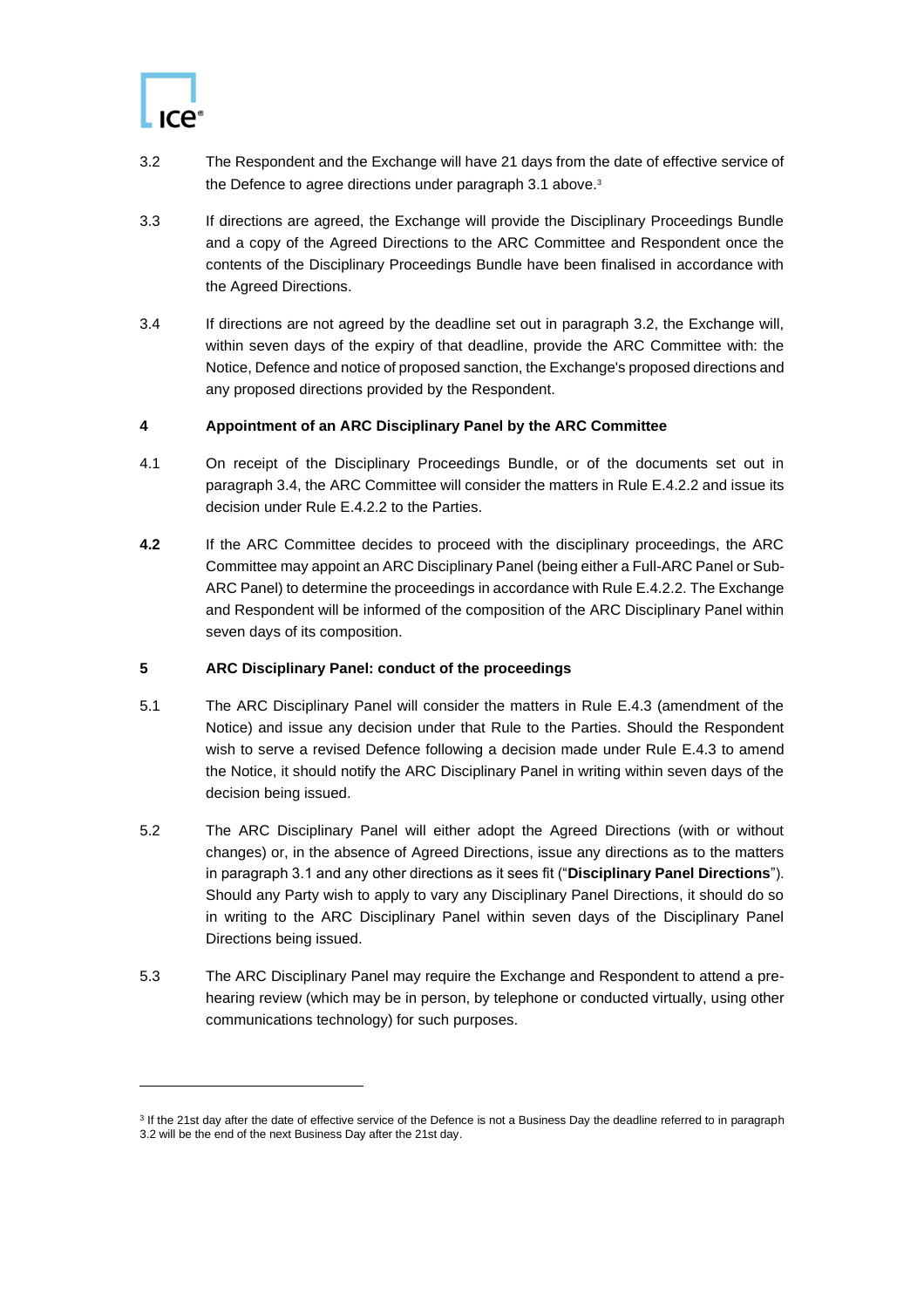

5.4 If the Respondent has indicated that it wishes to have the matter determined without an ARC Hearing, the ARC Disciplinary Panel may proceed to determine the proceedings on paper.

# **6 Conduct of an ARC Hearing**

- 6.1 The ARC Disciplinary Panel will have the powers given to an ARC Disciplinary Panel under Rule E.4.8 of the Rules and may adopt such procedure for the ARC Hearing as it considers fair in all the circumstances. An ARC Hearing will proceed in the manner deemed most appropriate and fair by the Chair of the ARC Disciplinary Panel (the "**Disciplinary Chair**").
- 6.2 The ARC Hearing may proceed as follows:
	- 6.2.1 Introductions of those present, which may include:
		- (a) The Disciplinary Chair;
		- (b) Other ARC Disciplinary Panel members present;
		- (c) The Secretariat;
		- (d) Those representing the Exchange (including any external advisors);
		- (e) Those representing the Respondent (including any external advisors).
	- 6.2.2 The Disciplinary Chair will outline the order of proceedings, which may (subject to the discretion of the Disciplinary Chair) be as follows:
		- (a) The Exchange will be invited to present its case (being limited to matters addressed in the documents comprising the Disciplinary Proceedings Bundle).
		- (b) The Respondent will be invited to respond to the case (being limited to matters addressed in the documents comprising the Disciplinary Proceedings Bundle).
		- (c) The Exchange will be invited to respond to the Respondent's submissions.
		- (d) The ARC Disciplinary Panel may ask questions of either Party.
		- (e) The Exchange will be invited to make any concluding remarks, followed by concluding remarks from the Respondent.
		- (f) There will be an adjournment for the ARC Disciplinary Panel to deliberate.